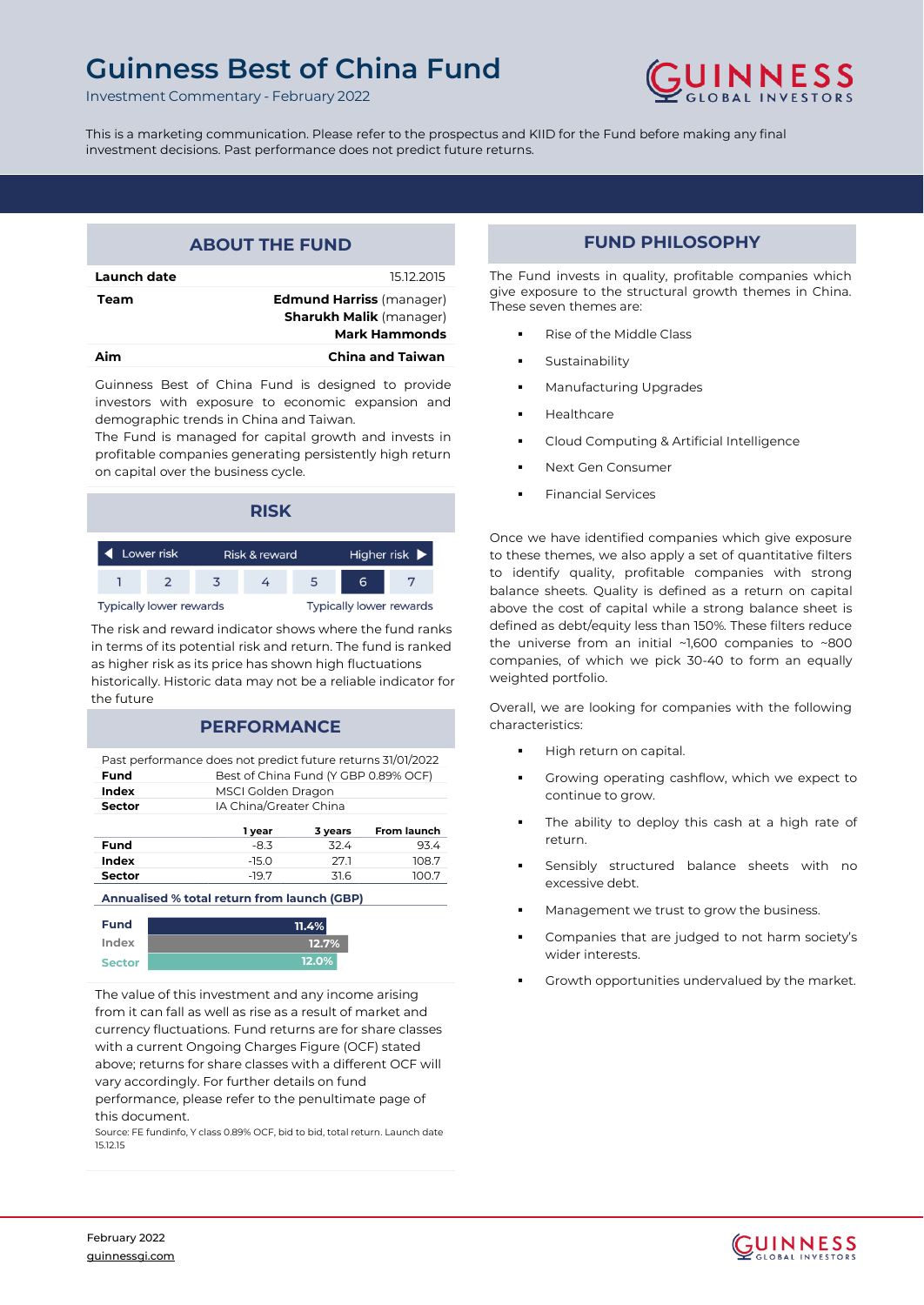The Fund has a valuation discipline to ensure that we do not overpay for future growth. When assessing the valuation of companies on a discounted cash flow basis, we adjust the discount rate where necessary to reflect the potential for higher global interest rates.

The Fund is run on an equally weighted basis, meaning it has high conviction in 30-40 stocks. This results in a high active share of 86% relative to the MSCI China Index.

### **SUMMARY REVIEW & OUTLOOK**

### **Fund & market**

- In January, MSCI China fell 2.9% (in USD unless otherwise stated), MSCI Taiwan fell 2.2% and MSCI Hong Kong rose 1.0%. The CSI 300 Index, which covers the largest stocks in the onshore market, fell 7.7%.
- MSCI China Value fell 1.2% while MSCI China Growth fell 4.6%. The MSCI China A Onshore Value Index fell 5.7% while the MSCI China A Onshore Growth Index fell 12.2%.
- In MSCI China, the strongest sectors were Real Estate (total return +8.6%), Energy (+6.5%) and Financials (+5.7%), while the weakest were Health Care (-14.8%), Information Technology (-13.5%) and Utilities (-12.6%).
- In Hong Kong, the Real Estate and Financials sectors rose 0.9% and 1.7% respectively.
- In Taiwan, the Information Technology sector, which makes up more than 70% of the local market, fell 1.5%.

#### **Events**

- With Omicron rapidly becoming the dominant strain of covid worldwide, China's policy of maintaining zero-covid cases becomes harder. Lockdowns were introduced in Xi'an, Tianjin and even parts of Beijing. Cases were falling throughout the month but the start of the Winter Olympics has led to more cases being detected.
- The People's Bank of China (PBOC) cut the 7-day reverse repo rate by 0.1% to 2.1%. It also cut the 1-year medium lending facility (MLF) rate by 0.1% to 2.85%. The bank loan prime rate (LLPR) was cut by 0.1% to 3.7% and the 5-year LPR rate was cut by 0.05% to 4.6%. While these moves are encouraging in that they signal a loosening of monetary policy, we do not regard them as significant enough to stimulate economic growth.
- The difficulty China has is that there is already a significant amount of debt within the economy, which we think the government is keen on limiting. Cutting broad interest rates to stimulate growth is likely to add to this debt, so there is a fine balancing act between the need to stimulate growth and the need to ensure debt does not grow too quickly. Cutting domestic interest rates while US rates are increasing could also lead to downward pressure on the Renminbi, which is another consideration.
- Fourth quarter GDP growth for 2021 was 4.0% year-on-year, beating expectations. In 2021, GDP grew 8.1%, marking a recovery from 2020.
- But December data was mixed. Retail sales only grew 1.7%, with a notable 7% drop in auto sales due to the ongoing chip shortage. Industrial production grew 3.5%, with tech growing 14% but with cement and steel falling 17% and 23% respectively. Data from the property market remains weak.
- Consumer price inflation (CPI) remains under control, as headline CPI fell from 2.3% in November to 1.5% in December. Producer price inflation (PPI) remains high but fell from 12.9% in November to 10.3% in December.

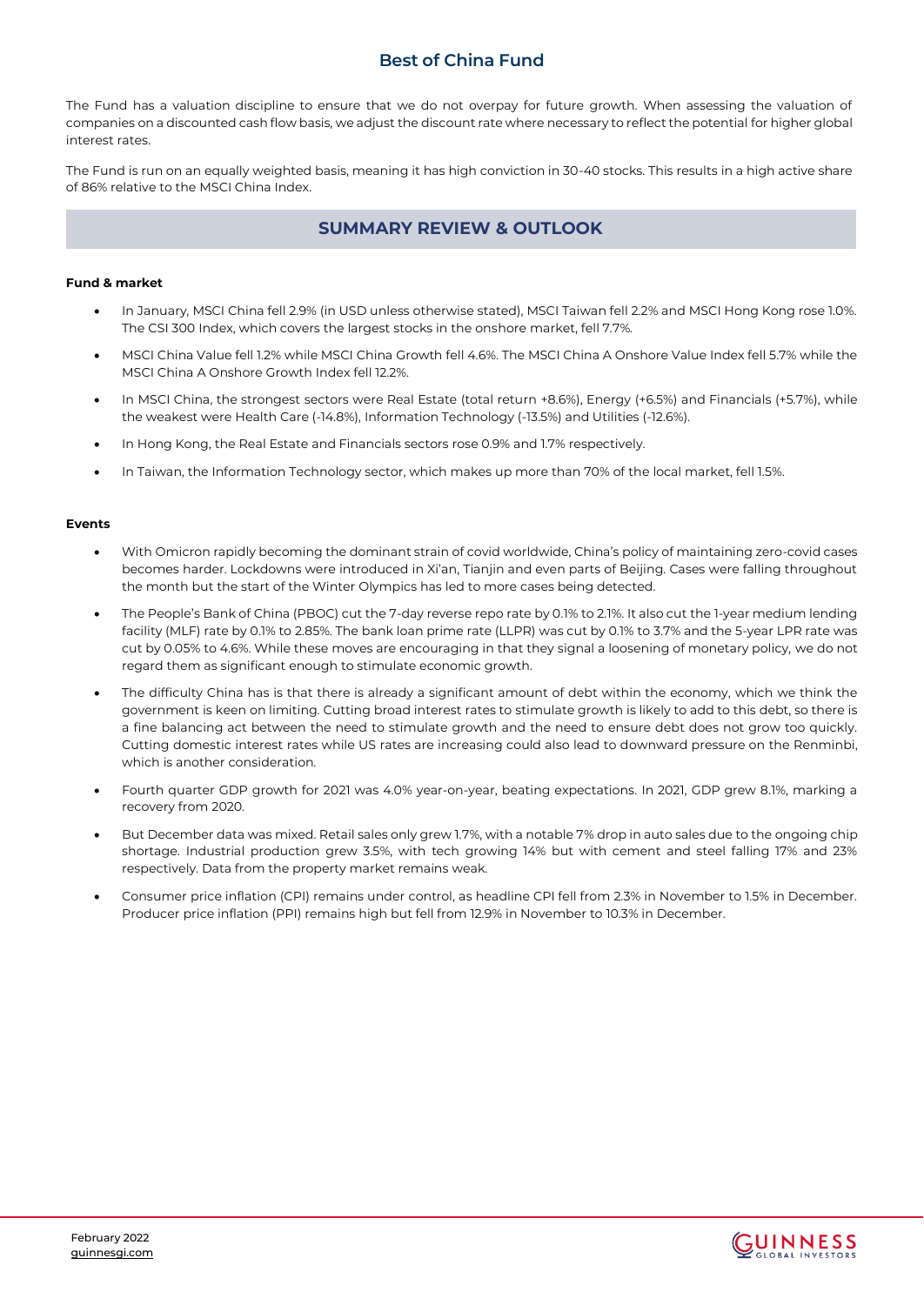### **MADKET**

Offshore Performance



(Data from 31/12/21 to 31/01/22, returns in USD)



(Source Bloomberg: Data from 31/12/21 to 31/01/22, returns in USD)

Onshore markets were noticeably weak in January, with the CSI 300 Index falling 7.7% and the MSCI China A Onshore NTR Index falling 8.8%. We think the A share market was weak due to multiple reasons:

- The expectation of rising interest rates in the US led to a sell-off in higher growth and more expensive names in developed markets, which fed through to the A share market. The MSCI China A Onshore Growth Index fell 12.2%, falling much more than the MSCI China A Onshore Value Index which fell 5.7%.
- Continued weakness in the property market is affecting sentiment. While certain interest rates have been cut, a cut of 0.1% is not significant enough to boost growth, and so perhaps onshore markets were pricing in more aggressive monetary easing.

Offshore stocks, listed in Hong Kong and the US, were better performers as they started the year cheaper than the onshore stocks, and so were less exposed to rising interest rate expectations. The tech stocks affected by last year's regulations are listed in Hong Kong, and so already suffered from a derating last year. On the other hand, the A share market was up in 2021 and started the year more expensive, and so was more exposed to rising interest rate expectations.

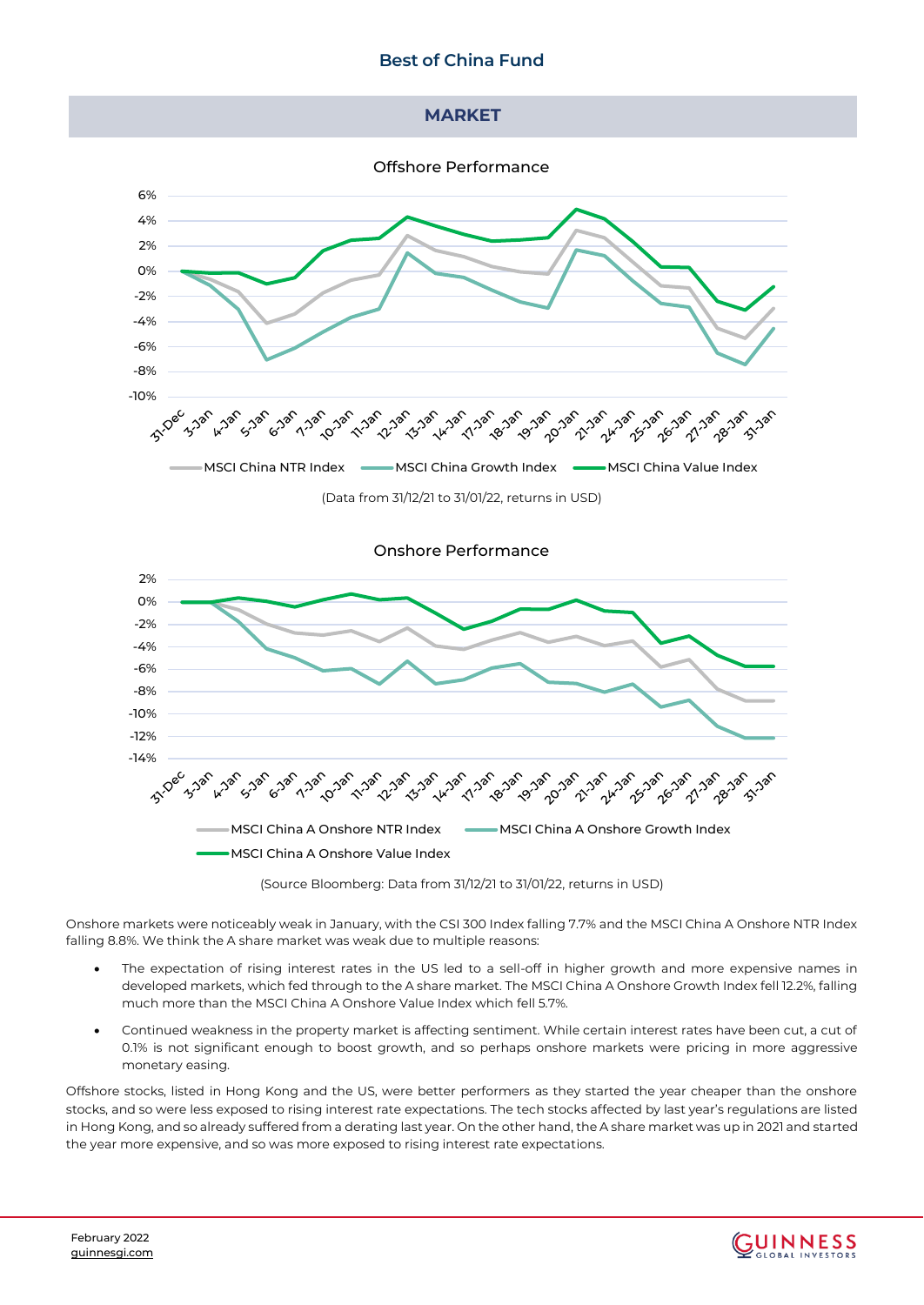### **OVERVIEW**

In the Fund, China Overseas Land Investment (COLI) was the strongest stock in the portfolio. It is a state-owned property developer which is conservatively financed, meaning it has not breached any of the debts limits set by the so called three red lines policy. As the property market has weakened following Evergrande's troubles, COLI has been much more active in land auctions, taking advantage of its competitors' weaknesses. It has even acquired projects from distressed property developers such as Shimao and Agile in the past month.

China Lesso makes pipes used in property and infrastructure developments. Its share price bounced in January on no stock specific news, but we think it was likely in anticipation of infrastructure stimulus and support for the property market. This should lead to a recovery in demand for Lesso's products.

Geely was the weakest stock, reflecting the weakness in China auto stocks more broadly. Shortages of chips have constrained production for automobile manufacturers globally, leading to the weak auto sales seen in retail sales data. Despite these challenges, Geely increased its sales volume by 1% in 2021 and in Dec-21, more than 10% of its sales were in electric vehicles. The company is now targeting a 24% volume increase in 2022

Reflecting the weakness in the A share market, generally the Fund's A shares were the weaker stocks in the portfolio, while the offshore stocks performed relatively better.

### **SUMMARY & OUTLOOK**

We think in the context of rising interest rates in the US, investors should be looking at China. While the US is tightening monetary policy, China is in the process of loosening monetary policy. American indices are trading at high multiples relative to their longterm average, while China is trading in line with its average. We are seeing some well-known American growth stocks disappoint in their results announcements in early February, leading to very sharp sell-offs. In China, given the weakness over the past 12 months, valuations and expectations are more reasonable.

Our companies have in aggregate grown net income by 13% a year over the past 10 years i.e. they have shown they can translate the structural growth opportunities into consistent earnings growth. Our companies have done this while maintaining a high return on equity of 22%. We believe, at current prices, the Fund's focus on quality, growing companies which gives exposure to the structural growth opportunities in China is worth considering.

#### **Portfolio Managers**

Edmund Harriss

Sharukh Malik



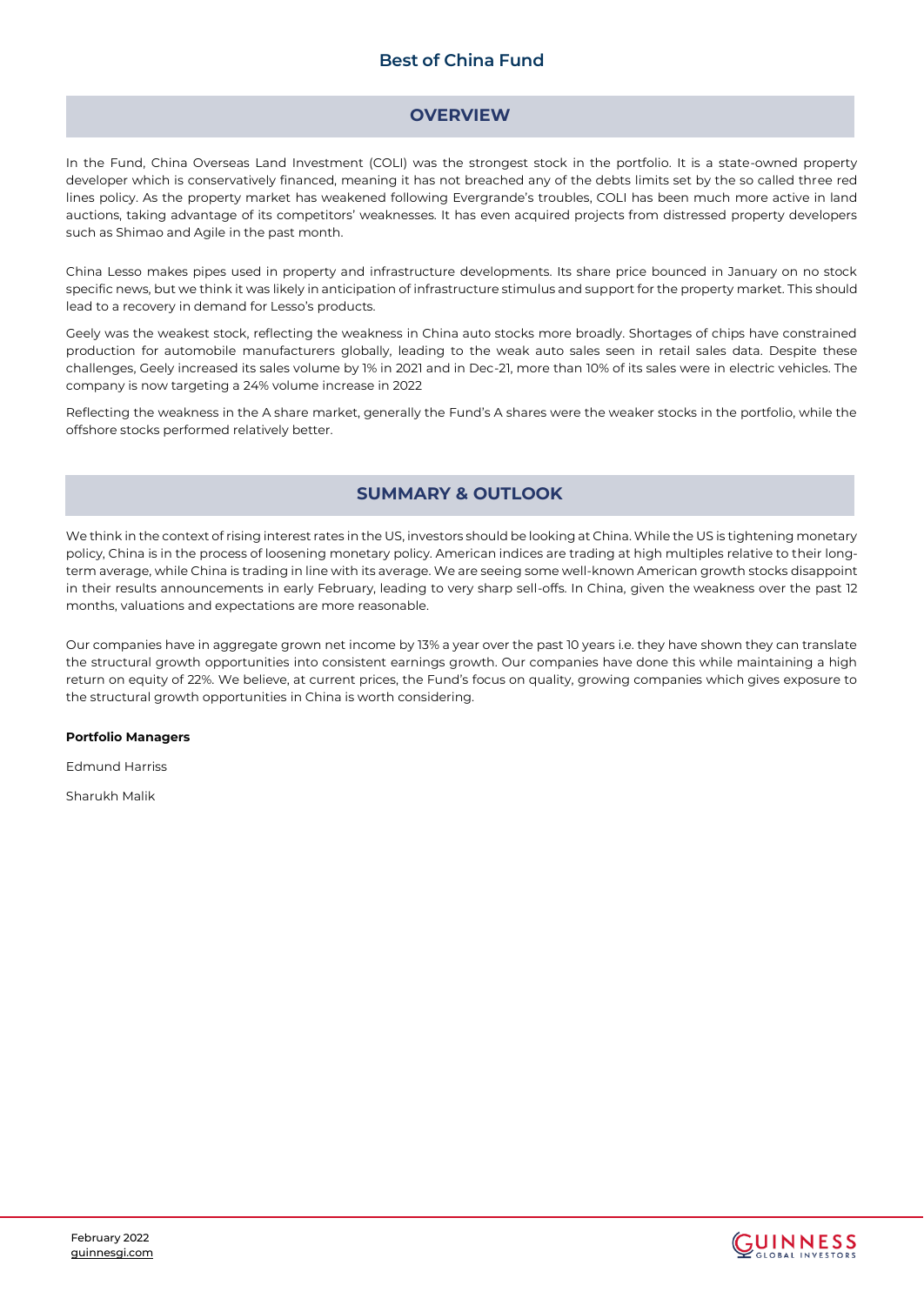# **PORTFOLIO – 31.01.2022**

| <b>Fund top 10 holdings</b>    |       | <b>Sector analysis</b> |      |       | <b>Geographic allocation</b> |       |       |  |
|--------------------------------|-------|------------------------|------|-------|------------------------------|-------|-------|--|
| Suofeiya Home Collection       | 4.1%  | IT                     |      | 24.9% |                              |       |       |  |
| China Overseas Land            | 3.9%  | Consumer Disc          |      | 23.0% | China                        |       | 82.4% |  |
| <b>CSPC Pharmaceutical Grp</b> | 3.8%  | Health Care            | 9.8% |       |                              |       |       |  |
| <b>Elite Material</b>          | 3.8%  | Financials             | 9.8% |       |                              |       |       |  |
| Novatek Microelectronics       | 3.7%  | Comm. Services         | 9.4% |       | Taiwan                       | 10.7% |       |  |
| Ping An Insurance              | 3.6%  |                        |      |       |                              |       |       |  |
| <b>NetEase</b>                 | 3.5%  | Industrials            | 9.0% |       |                              |       |       |  |
| China Merchants Bank           | 3.4%  | Consumer Staples       | 5.7% |       | Hong Kong                    | 5.4%  |       |  |
| Haier Smart Home               | 3.4%  | Real Estate            | 3.9% |       |                              |       |       |  |
| Zhejiang Supor                 | 3.4%  | <b>Utilities</b>       | 3.0% |       |                              |       |       |  |
|                                |       | Cash                   | 1.5% |       | Cash                         | 1.5%  |       |  |
| % of Fund in top 10            | 36.6% |                        |      |       |                              |       |       |  |
| Total number of stocks         | 31    |                        |      |       |                              |       |       |  |

### **PERFORMANCE**

### **PERFORMANCE 31/01/2022**

### *Past performance does not predict future returns*

| Annualised % total return from launch (GBP)  |              |
|----------------------------------------------|--------------|
| Fund (Y Class, 0.89% OCF)                    | 11.4%        |
| <b>MSCI Golden Dragon Index</b>              | $12.7\%$     |
| <b>IA China/Greater China sector average</b> | <b>12.0%</b> |

| Discrete years % total return (GBP)   | <b>Jan '22</b> | Jan '21 | Jan '20 | <b>Jan '19</b> | <b>Jan '18</b> | <b>Jan '17</b> |
|---------------------------------------|----------------|---------|---------|----------------|----------------|----------------|
| Fund (Y Class, 0.89% OCF)             | $-8.3$         | 31.4    | 9.9     | $-15.8$        | 31.9           | 39.2           |
| MSCI Golden Dragon Index              | $-15.0$        | 37.6    | 8.6     | $-9.2$         | 31.2           | 40.6           |
| IA China/Greater China sector average | $-19.7$        | 47.3    | 11.2    | $-13.2$        | 35.5           | 37.8           |
|                                       |                |         |         |                |                |                |

| ∣ Yr    | 3 Yrs | 5 Yrs | Launch |
|---------|-------|-------|--------|
| -8.3    | 32.4  | 47.0  | 93.4   |
| $-150$  | 77 I  | 51.4  | 108.7  |
| $-19.7$ | 31.6  | 547   | 100.7  |
|         |       |       |        |

| <b>RISK ANALYSIS</b>                                |              |               | 31/01/2022  |
|-----------------------------------------------------|--------------|---------------|-------------|
| Annualised, weekly, from launch on 15.12.15, in GBP | <b>Index</b> | <b>Sector</b> | <b>Fund</b> |
| Alpha                                               | 0.00         | $-0.34$       | $-0.69$     |
| <b>Beta</b>                                         | 1.00         | 0.98          | 0.99        |
| Information ratio                                   | 0.00         | $-0.12$       | $-0.18$     |
| Maximum drawdown                                    | $-21.94$     | $-27.54$      | $-25.95$    |
| R squared                                           | 1.00         | 0.93          | 0.87        |
| Sharpe ratio                                        | 0.49         | 0.43          | 0.39        |
| Tracking error                                      | 0.00         | 4.99          | 6.80        |
| Volatility                                          | 17.82        | 18.23         | 18.86       |
|                                                     |              |               |             |

Fund returns are for share classes with a current Ongoing Charges Figure (OCF) stated above; returns for share classes with a different OCF will vary accordingly. Source: FE fundinfo bid to bid, total return (0.89% OCF). Fund launch date: 15.12.2015.